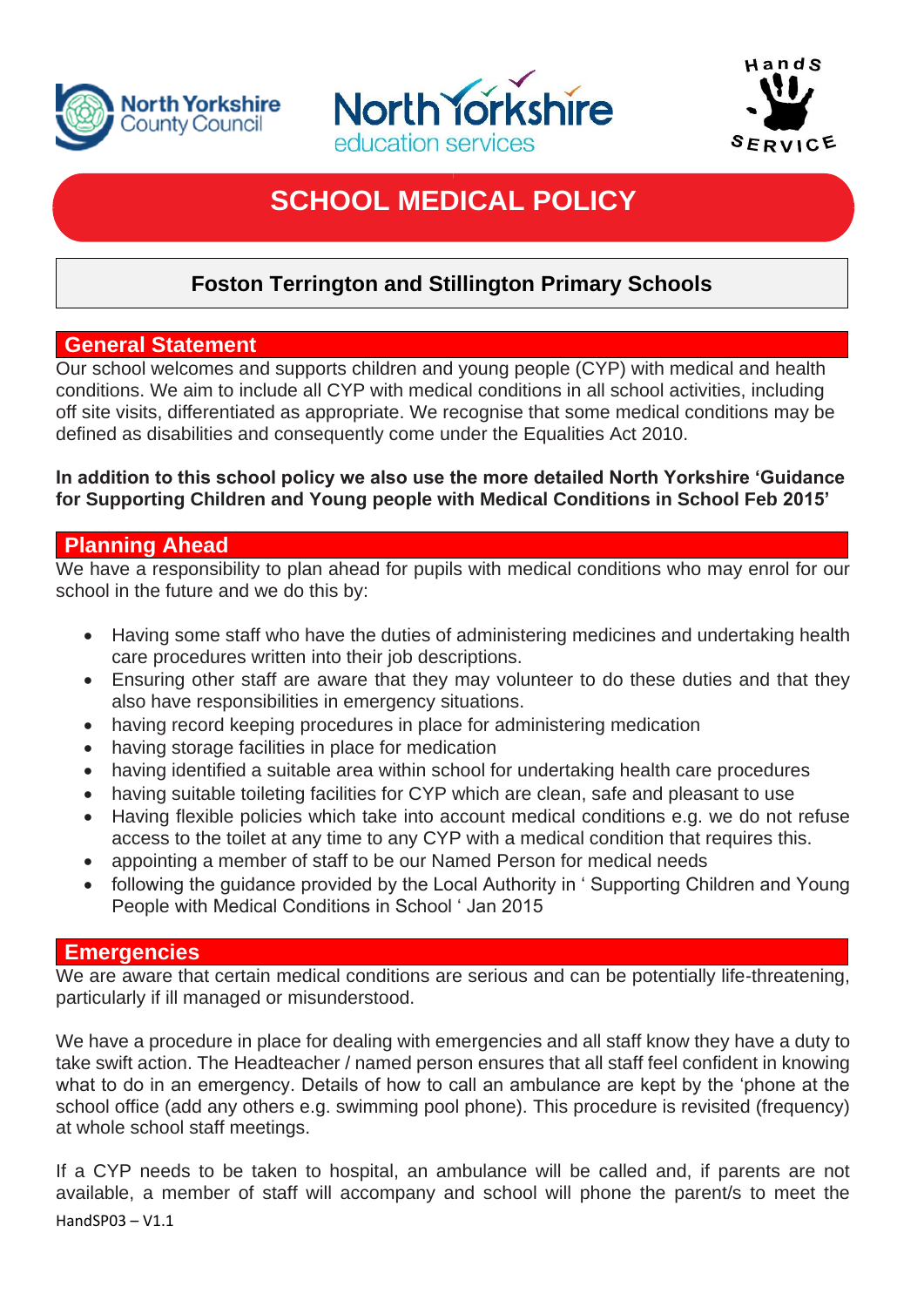ambulance at casualty. The member of staff will stay with the CYP until a parent arrives. Health professionals are responsible for any decisions on medical treatment in the absence of a parent.

Staff will not take a CYP to hospital in their own car unless it is an absolute necessity and never unaccompanied.

#### **First Aiders**

We have trained first aiders on site at all times throughout the school day who are aware of the most common serious medical conditions at this school. All PE teachers are first aid trained. Training is refreshed (frequency)

# **Procedure to be followed when school is notified that a CYP has a medical condition**

- 1. Seek further information from parents and health professionals
- 2. Determine whether an Individual healthcare plan or a risk assessment is required
- 3. Arrange a meeting to develop the Individual health care plan
- 4. Arrange any staff training
- 5. Implement and monitor Individual healthcare plan.

#### **Staff Training**

Staff who support CYP with specific medical conditions must receive additional training from a registered health professional. Training requirements are determined via Individual healthcare plans. The Head teacher / named person is responsible for ensuring staff are suitably trained by liaising with the relevant healthcare professional. Any member of staff who is trained but feels unable to carry out these duties competently ( for example due to having an injury/condition themselves or due to further training being required ) must report this as soon as possible to the Headteacher / named person who will make appropriate arrangements.

The Headteacher / named person keeps a training record and ensures training is refreshed as appropriate. The Headteacher is involved in determining the competency of a member of staff in undertaking specific procedures (see Working **Together**)

Staff who complete records are shown by the Headteacher / named person how these are to be completed and managed. The Headteacher / named person quality ensures this on (frequency) basis.

Arrangements for induction of new staff are within the induction checklist and completed with induction mentor.

Staff must not give prescription medicines or undertake healthcare procedures without appropriate training. In some cases written instructions from the parent or on the medication container dispensed by the pharmacist is sufficient and the Headteacher / named person will determine this.

#### **Whole School Staff Awareness Training**

We aim for all staff to receive basic awareness training in the following more common conditions:

- asthma
- epilepsy
- allergic reaction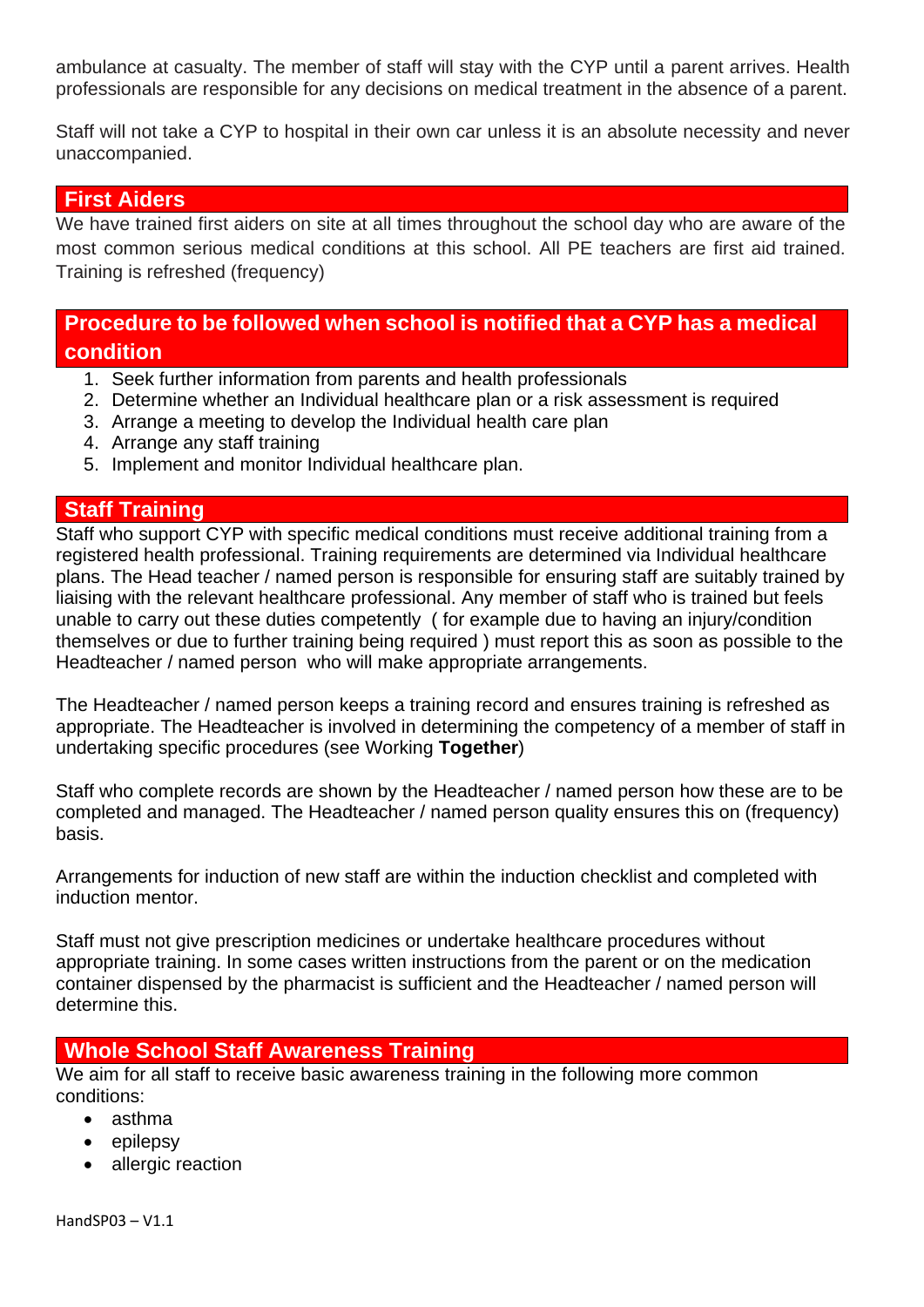This training is delivered by online training on safeguarding suite three yearly.

This is supported by having information about these conditions located in prominent positions in the school offices.

#### **Staffing**

The Headteacher / Assistant Headteacher is responsible for ensuring that all **relevant** staff will be made aware of a CYPs condition as soon as possible.

Any supply teachers / covering staff will be informed, as appropriate, via senior teachers. CYP with Individual Healthcare Plans have staff named in their plan who have been trained to undertake the procedures in the plan. The Headteacher ensures there are enough staff named to cover for absences and to allow for staff turnover. These are also updated yearly (or when a change is required) and shared with staff.

#### **Administration of Prescibed Medication at School**

Wherever possible we allow CYP to carry their own medicines and relevant devices and where CYP self-administer we will provide supervision as appropriate

- We will only administer medication at school when it is essential to do so and where not to do so would be detrimental to a CYPs health.
- We will only accept medication that has been **prescribed** by a doctor, dentist, nurse prescriber or pharmacist prescriber.
- We will not give **Aspirin** to any CYP under 16 unless it is prescribed
- We only give medication when we have written parental permission to do so.
- Where appropriate, CYP are encouraged to carry and administer their own medication
- Medication not carried by CYP is stored in the first aid cupboard in the school staffroom
- Controlled drugs when on site would be stored in a locked cupboard
- CYP who do not carry and administer their own medication know where it is stored and how to readily access it.

#### **Administration of Non-Prescibed Medication at School**

**Non-prescribed** medication can only be administered in a school/setting where it is absolutely essential to the CYP's health and where it cannot be taken out of the schools/settings hours.

- When non-prescribed medicine in administered it must have prior written parental consent form and a record of administration form must be kept.
- The school/setting should ensure they treat the non-prescribed medication the same as if it were prescribed i.e. checking the packaging, expiry date, dosage, administration instructions, correct storage etc.
- Schools/settings should detail in their policy the circumstances in which they agree to administer non prescribed medications.
- Non prescribed medication should be provided by the parents. Schools/setting should not routinely hold their own stocks of medication.

#### **Administration of Medication – General**

All staff are aware that there is no legal or contractual duty for any member of staff to administer medication or supervise a CYP taking medication unless they have been specifically contracted to do so or it is in their job description.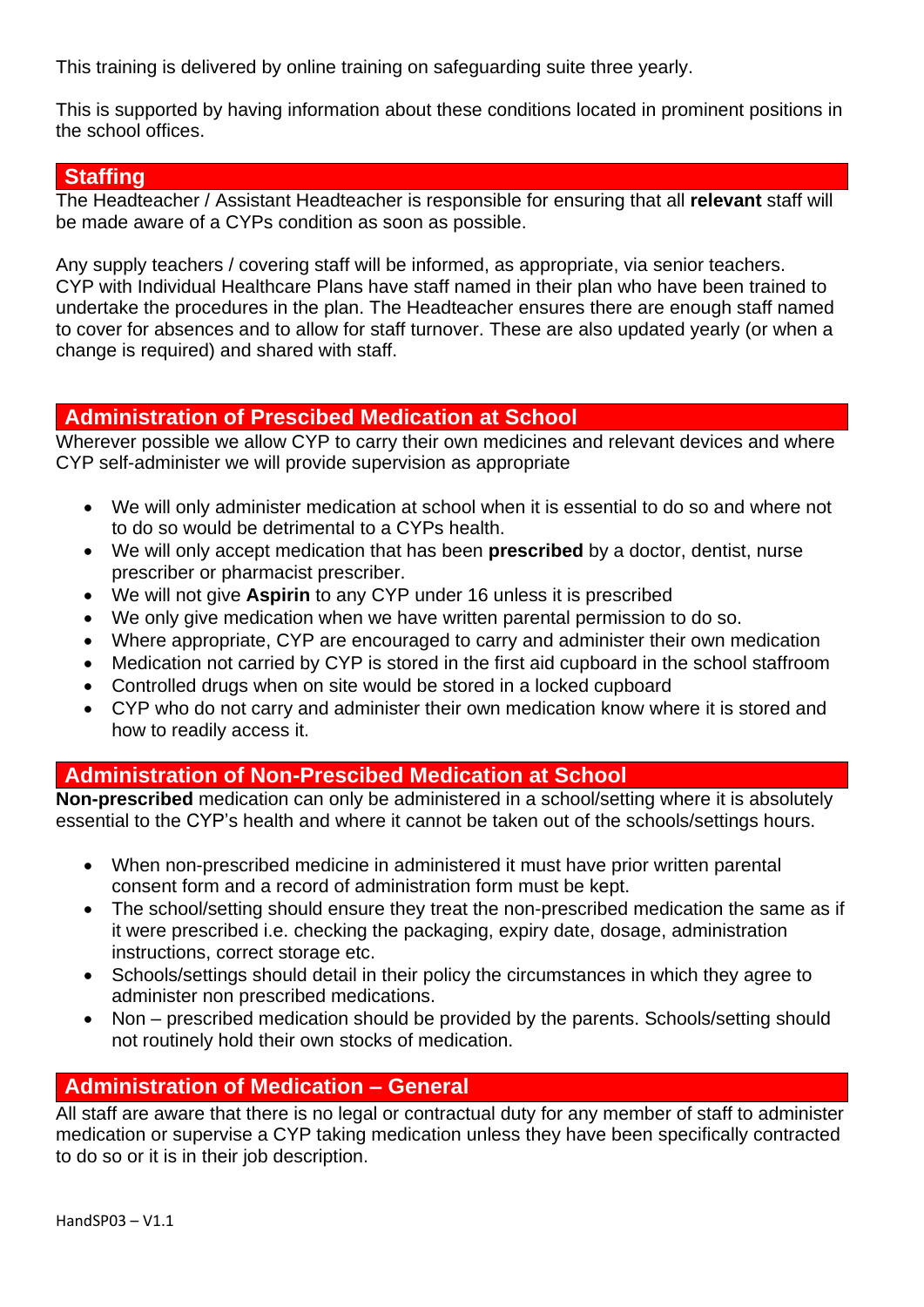For medication where no specific training is necessary, any member of staff may administer prescribed and non-prescribed medication to pupils but only with a parent's written consent.

Some medicines require staff to receive specific training on how to administer it from a registered health professional.

#### **CYP Who Can Manage Their Own Needs**

We encourage all CYP to manage as much of their own needs as is appropriate. The Headteacher / named person will determine after discussion with parents whether a CYP is competent to manage their own medicine and procedures. Where a CYP has been recently diagnosed, or has an additional disability/condition e.g. visual impairment, we support them to gradually take on more of their own care, over time, as appropriate with the aim of them becoming as independent as possible.

We aim for our CYP to feel confident in the support they receive from us to help them do this.

## **School Trips**

Staff organising our school trips ensure:

- They plan well in advance.
- They seek information about any medical / health care needs which may require management during a school trip. This is specifically relevant for residential visits when CYP may require medication / procedures that they would not normally require during the daytime.
- That any medication, equipment, health care plans are taken with them and kept appropriately during the trip.
- They do a risk assessment which includes how medical conditions will be managed in the trip. Staff are aware that some CYP may require an individual risk assessment due to the nature of their medical condition.

#### **Safe Storage - General**

- The Headteacher ensures the correct storage of medication at school.
- The Headteacher / named person ensures the expiry dates for all medication stored at school are checked (frequency) and informs parents by letter in advance of the medication expiring.
- Some medications need to be refrigerated. These are stored in a clearly labelled airtight container in the fridge located in the staffroom. This area is inaccessible to unsupervised CYP.

#### **Refusal**

If a CYP refuses to take their medication school staff will note this on the administration of medication record. Parent/s will be informed as soon as is reasonably possible so that they can make alternative arrangements.

#### **Accepting Medicines**

The class teacher along with the parent/s, ensures that all medication brought into school is clearly labelled with the CYPs name, the name and dose of medication and the frequency of dose. It must be in the original, full packaging containing the accompanying information leaflet.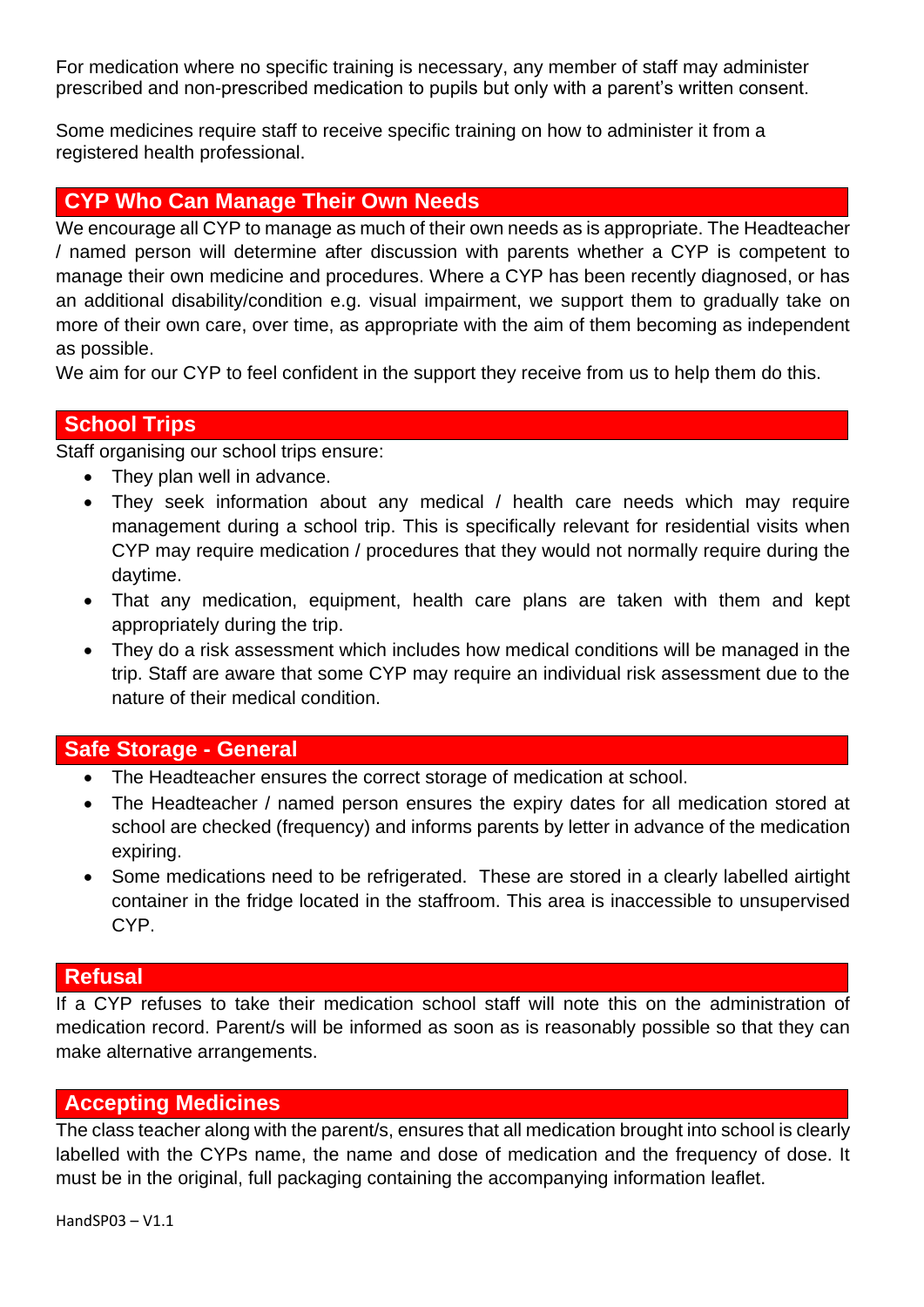Wherever possible medicines should be passed from the parent to the school office.

#### **Safe Disposal**

Parents are asked to collect out of date medication.

If parents do not collect out of date medication, it is taken to a local pharmacy for safe disposal.

Disposal of medication is recorded on the administration of medication record.

## **Record Keeping**

The following records are kept in school

| Name of record                                                                                                 | <b>Location of record</b>           | Who completes it                      | Who quality<br>assures it & how<br>often |
|----------------------------------------------------------------------------------------------------------------|-------------------------------------|---------------------------------------|------------------------------------------|
| Whole school<br>administration of<br>medication record                                                         | School office / First<br>aid folder | Person<br>administering<br>medication | Headteacher<br>termly                    |
| Individual<br>administration of<br>medication record -<br>for CYP who have<br>frequent & regular<br>medication | School office / First<br>aid folder | Person<br>administering<br>medication | Headteacher<br>termly                    |
| Staff training $log -$<br>including first aid                                                                  | Scholarpack<br>safeguarding suite   | Senior<br>administration<br>officer   | Headteacher<br>termly                    |
| <b>School Medical</b><br>Register                                                                              | Scholarpack                         | Senior<br>administration<br>officer   | Headteacher<br>termly                    |

All these records will be kept securely and in accordance with NYCCs Records Retention and Disposal Schedule. All electronic records will be password protected.

#### **Enrolment Forms**

We ask on our enrolment form if a CYP has any medical /health conditions and again at regular times.

#### **Individual Health Care Plans**

For CYP with more complex medical needs we use Individual healthcare plans to record important details. Individual healthcare plans are held on the sharepoint / notice board in office in accordance with data protection. They are updated when and if there are significant changes and also annually reviewed with parents and health care professionals.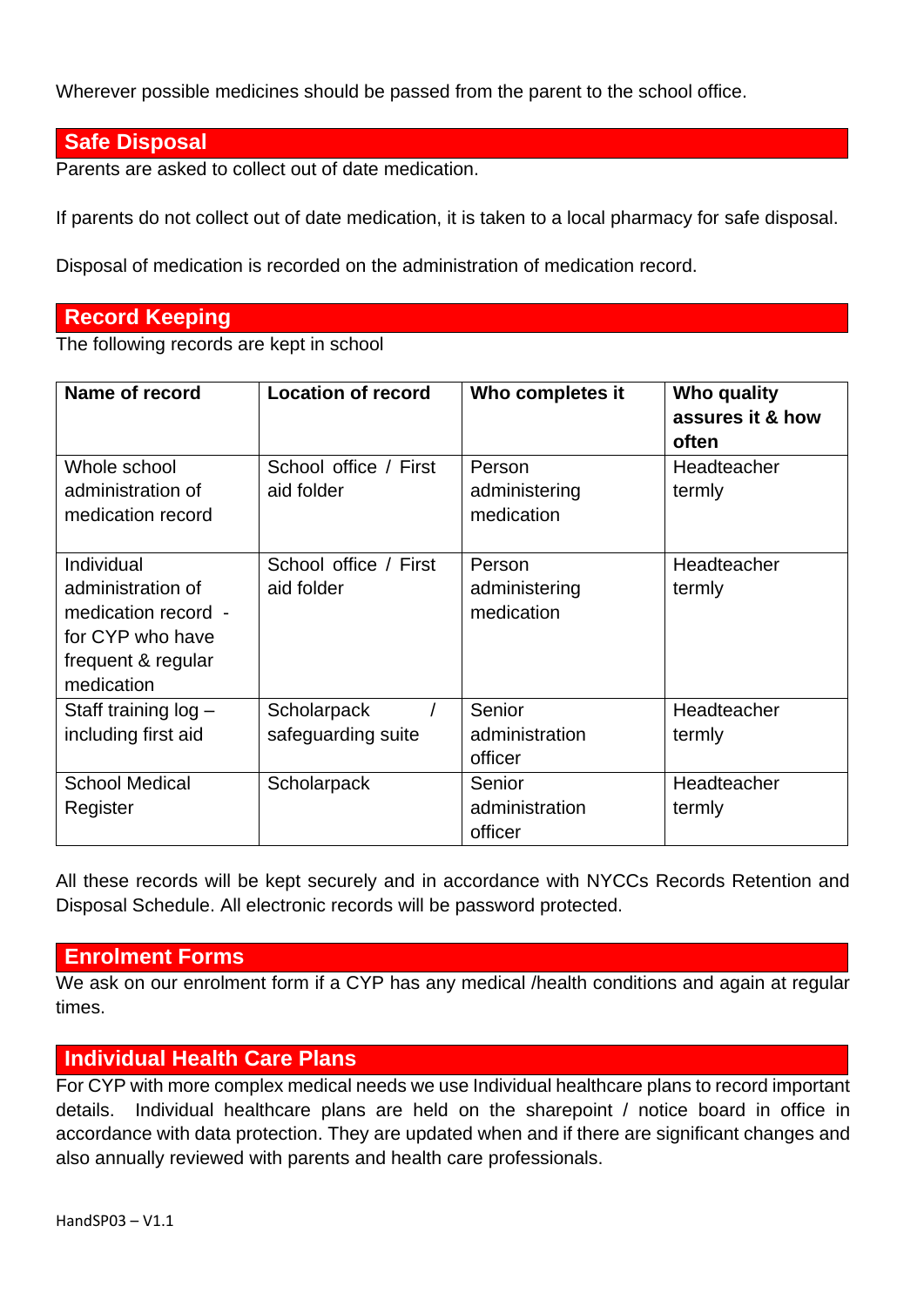Individual Healthcare Plans are shared on a need to know basis with staff who are directly involved with implementing them.

Individual Healthcare Plans are also shared, with parent/s permission, with NYCC risk management and insurance

The Assistant Headteacher / named person is responsible for ensuring any Individual healthcare plans are developed

The Headteacher is responsible for checking Individual Healthcare plans on a ( frequency ) basis to ensure they are up to date and being implemented correctly.

#### **School Medical Register**

We keep a centralised register of CYP with medical needs. The Senior Admin Officerhas responsibility for keeping the register up to date.

## **Asthma**

School staff are aware that, although it is a relatively common condition, asthma can develop into a life threatening situation.

We have a generic asthma plan in place in school which details how asthma attacks are managed. This plan is displayed in prominent locations in school office

CYP who have asthma will not have an Individual Healthcare Plan unless their condition is severe or complicated with further medical conditions.

We encourage parents to ensure a spare inhaler is kept in school for children who require one.

# **Working Together**

A number of people and services may be involved with a CYP who has a medical condition e.g. parent/s, CYP themselves, Healthy Child Nurse, specialist nurse, community nurse etc.

We seek and fully consider advice from everyone involved and from the Local Authority to assist us in our decisions around a CYPs medical needs.

We aim to maintain regular contact with our Healthy Child nurse who may inform us of any CYP who have health conditions that we are not already aware of e.g. where a CYP has developed a new condition.

We work together to identify needs, identify training, draw up Individual Healthcare Plans, identify staff competency in procedures etc. However the Headteacher and Governing body take overall responsibility for ensuring a CYPs needs are met in school.

We work together to ensure our policy is planned, implemented and maintained successfully.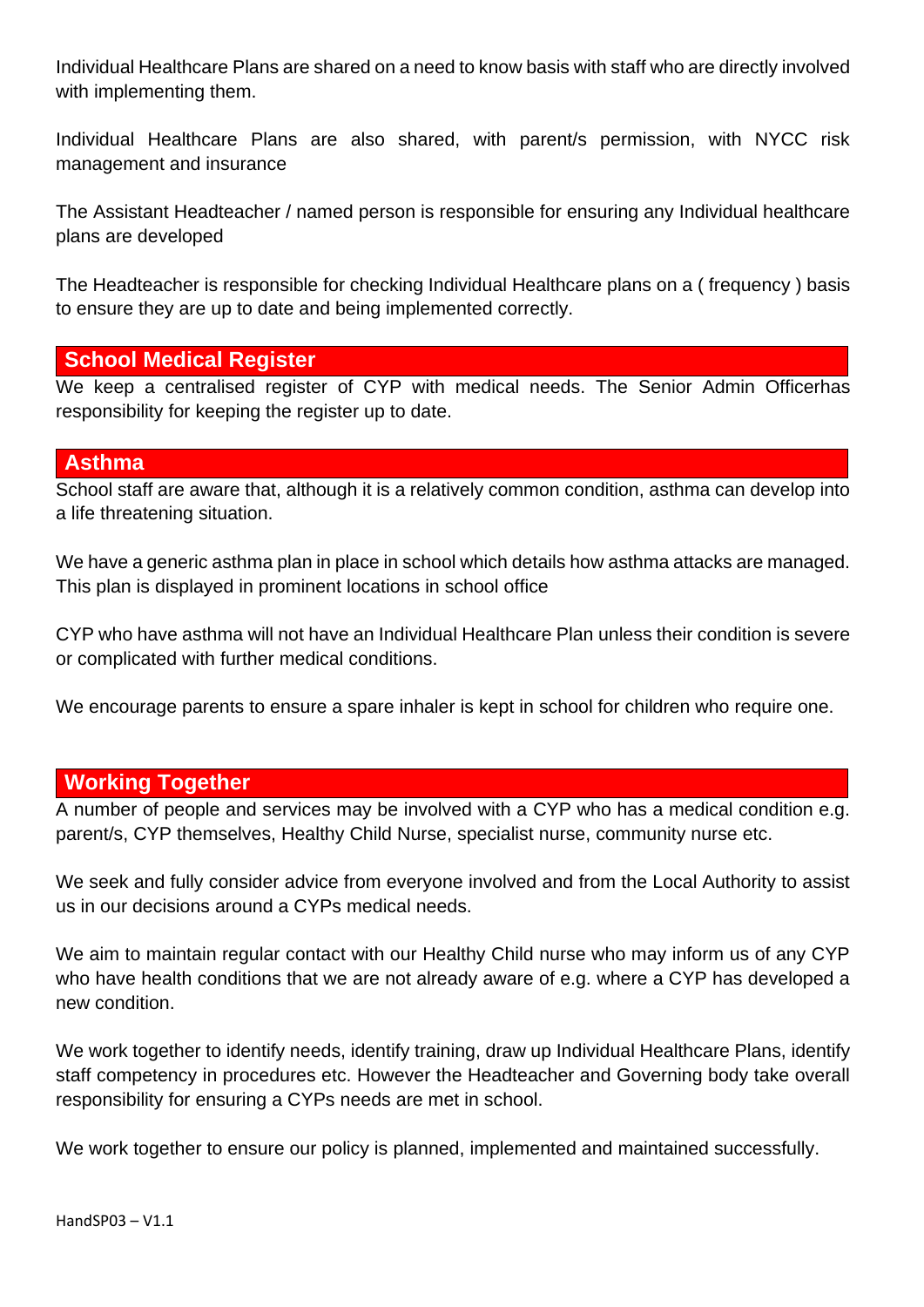# **Head Teacher's Responsibilities**

The Headteacher holds overall responsibility for the following but may delegate some of the responsibilities to a named person:

- Ensure the school is inclusive and welcoming and that the medical conditions policy is in line with local and national guidance and policy frameworks.
- Liaise between interested parties including CYP, school staff, special educational needs coordinators, pastoral support/welfare officers, teaching assistants, Healthy Child Nurse, parents and governors.
- Ensure the policy is put into action, with good communication of the policy to all.
- Ensure every aspect of the policy is maintained.
- Ensure information held by the school is accurate and up to date and that there are good information sharing systems in place using Individual Healthcare plans.
- Ensure CYP confidentiality.
- Assess the training and development needs of staff and arrange for them to be met.
- Provide/arrange provision of regular training for school staff in managing the most common medical conditions in school.
- Ensure all supply staff and new teachers know and implement the medical conditions policy.
- Update the medical policy at least once a year according to review recommendations and recent local and national guidance and legislation.
- Ensure absences due to medical needs are monitored and alternative arrangements for continuing education are in place.
- Ensure Individual Healthcare plans are completed and reviewed annually.
- Check medication held in school ( frequency ) for expiry dates and dispose of accordingly
- Inform parents when supply of medicine needs replenishing / disposing
- Quality assure record keeping
- Work together to quality assure staff competency in specific procedures
- Regularly remind staff of the school medical policy and procedures

# **School Staff Responsibilities**

All staff have a responsibility to:

- Be aware of the potential triggers, signs and symptoms of common medical conditions and know what to do in an emergency.
- Understand and implement the medical policy.
- Know which CYP in their care have a medical condition.
- Allow all CYP to have immediate access to their emergency medication.
- Maintain effective communication with parents including informing them if their child has been unwell at school.
- Ensure CYP who carry their medication with them have it when they go on a school trip or out of the classroom e.g. to the field for PE
- Be aware of CYP with medical conditions who may be experiencing bullying or need extra social support.
- Ensure all CYP with medical conditions are not excluded unnecessarily from activities they wish to take part in.

HandSP03 – V1.1 • Ensure CYP have the appropriate medication or food with them during any exercise and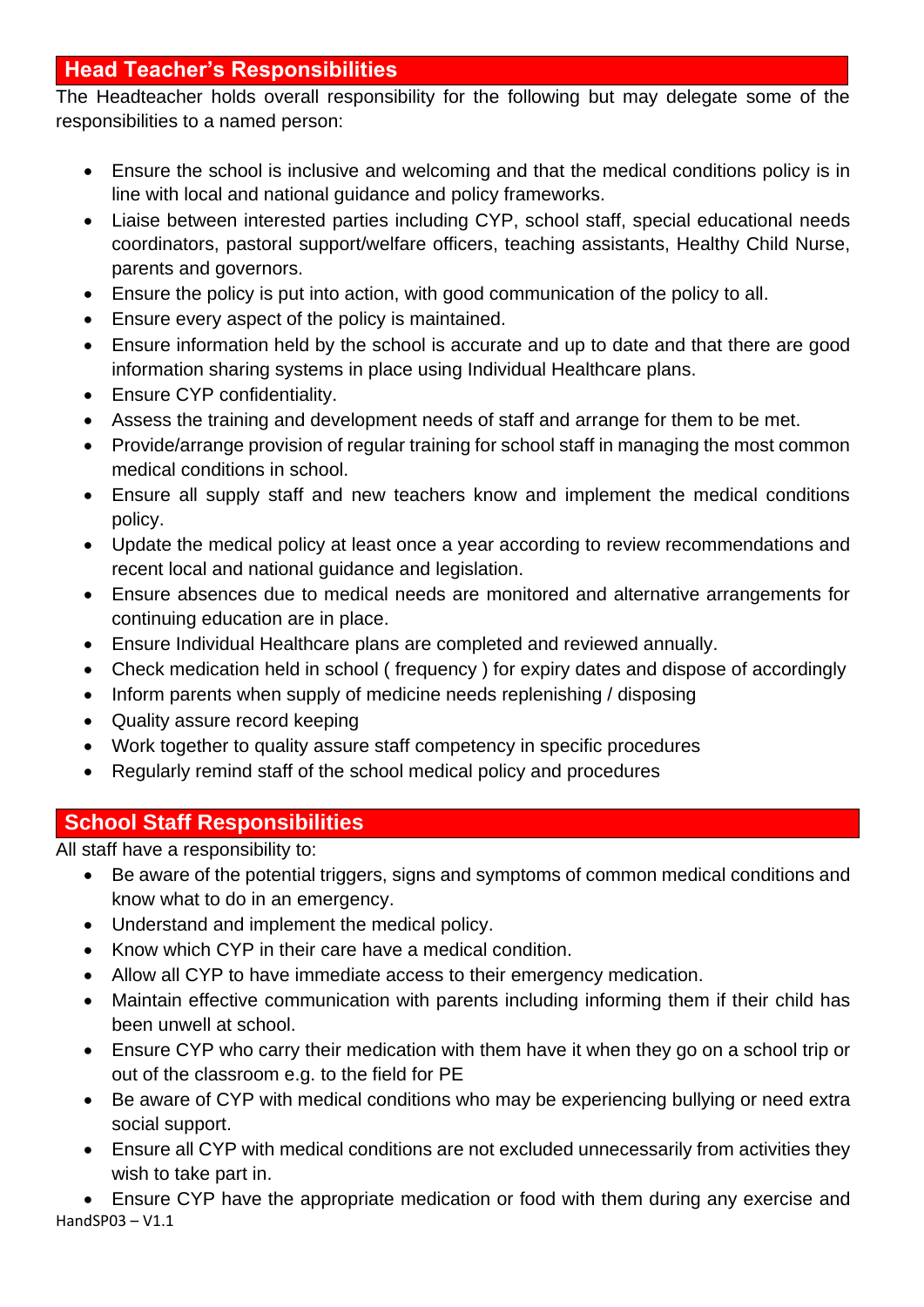are allowed to take it when needed.

# **Teaching Staff Responsibilities**

Teachers at this school have a responsibility to:

- Ensure CYP who have been unwell catch up on missed school work.
- Be aware that medical conditions by checking scholarpack for any new children and after data capture sheets are uploaded can affect a CYP's learning and provide extra help when needed.
- Liaise with parents, healthcare professionals and special educational needs co-ordinator if a CYP is falling behind with their work because of their condition.

## **First Aiders Responsibilities**

First aiders at this school have a responsibility to:

- Give immediate help to casualties with common injuries or illnesses and those arising from specific hazards within the school.
- When necessary ensure that an ambulance or other professional medical help is called.
- Check the contents of first aid kits and replenish as necessary.

## **School Educational Needs Co-Ordinator Responsibilities**

The SEN Co-Ordinator has a responsibility to:

- Help update the school's medical condition policy.
- Know which CYP have a medical condition and which have special educational needs because of their condition.
- Ensure teachers make the necessary arrangements if a CYP needs special consideration or access arrangements in exams or coursework.

# **CYP Responsibilities**

CYP have a responsibility to:

- Treat other CYP with and without a medical condition equally.
- Tell their parents, teacher or nearest staff member when they or another CYP is not feeling well. We remind all CYP of this on an annual basis in (assembly)
- Treat all medication with respect.
- Know how to gain access to their medication (includes emergency medication)
- Ensure a member of staff is called in an emergency situation

#### **Parent Responsibilities**

Parents are expected to support their child by:

- Telling school if their child has / develops a medical condition
- Immediately informing (the school office) in writing if there are any changes to their child's condition or medication.
- Ensuring that they/ their emergency representative is contactable at all times.
- Administering medication out of school hours wherever possible
- Undertaking health care procedures out of school hours wherever possible
- Ensuring they supply school with correctly labelled in date medication.
- Contributing to the writing of individual health care plans / intimate personal care plans as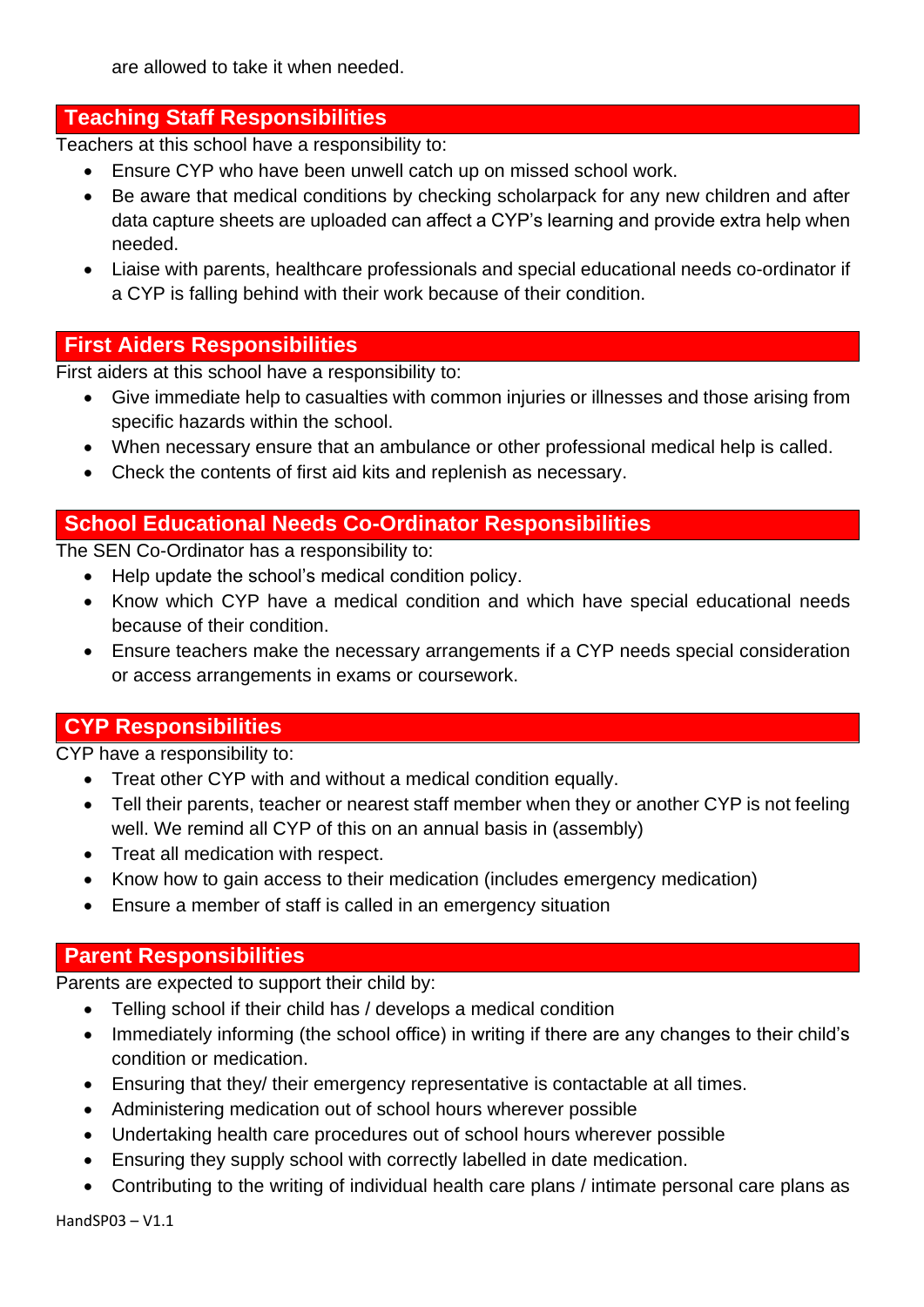appropriate

- Completing the necessary paperwork e.g. request for administration of medication
- Collecting any out of date or unused medicine from school for disposal
- Keeping their child at home if they are not well enough to attend school / infectious to other people
- Ensure their child catches up on any school work they have missed.
- Ensure their child has regular reviews about their condition with their doctor or specialist healthcare professional.

Parents who do not provide this support should be aware that we may not be able to fully support their CYP's medical condition in school.

# **School Procedure on Being Notified of a CYPs Medical Condition**

Notification of a CYPs medical condition may come via a number of routes e.g. by parents, Healthy Child nurse, admission forms etc.

Whatever the route the Headteacher / named person must be informed as soon as possible.

They must then:

- Seek further information about the condition
- Determine with the support of parents and relevant health professional whether an Individual Healthcare Plan is required
- Identify any medication / health care procedures needed
- Identify any aspects of a CYPs care they can manage themselves
- Identify which staff will be involved in supporting the CYP
- Identify what, if any, training is needed, who will provide this and when
- Identify which staff need to know the details of the CYPs medical condition and inform them as appropriate
- Ensure parent/s written permission is received for any administration of medication

# **Unacceptable Practice**

School staff use their discretion about individual cases and refer to a CYP's Individual Healthcare Plan, where they have one, however; it is not generally acceptable to:

- Prevent CYP from accessing their inhalers or other medication
- Assume every CYP with the same condition requires the same treatment
- Ignore the views of the CYP and their parents
- Ignore medical evidence or opinion although this may be challenged
- Send CYP with medical conditions home frequently or prevent them from staying for normal school activities e.g. lunch unless it is specified in the CYP's Individual Healthcare Plan
- Send an ill CYP to the school office or medical room without a suitable person to accompany them
- Penalise CYP for their attendance record if their absences relate to their medical condition e.g. hospital appointments
- Prevent pupils from drinking, eating or taking toilet breaks whenever they need in order to manage their medical condition
- Require parents, or otherwise make them feel obliged to come into school to provide medical support to their child, including toileting issues and manual handling issues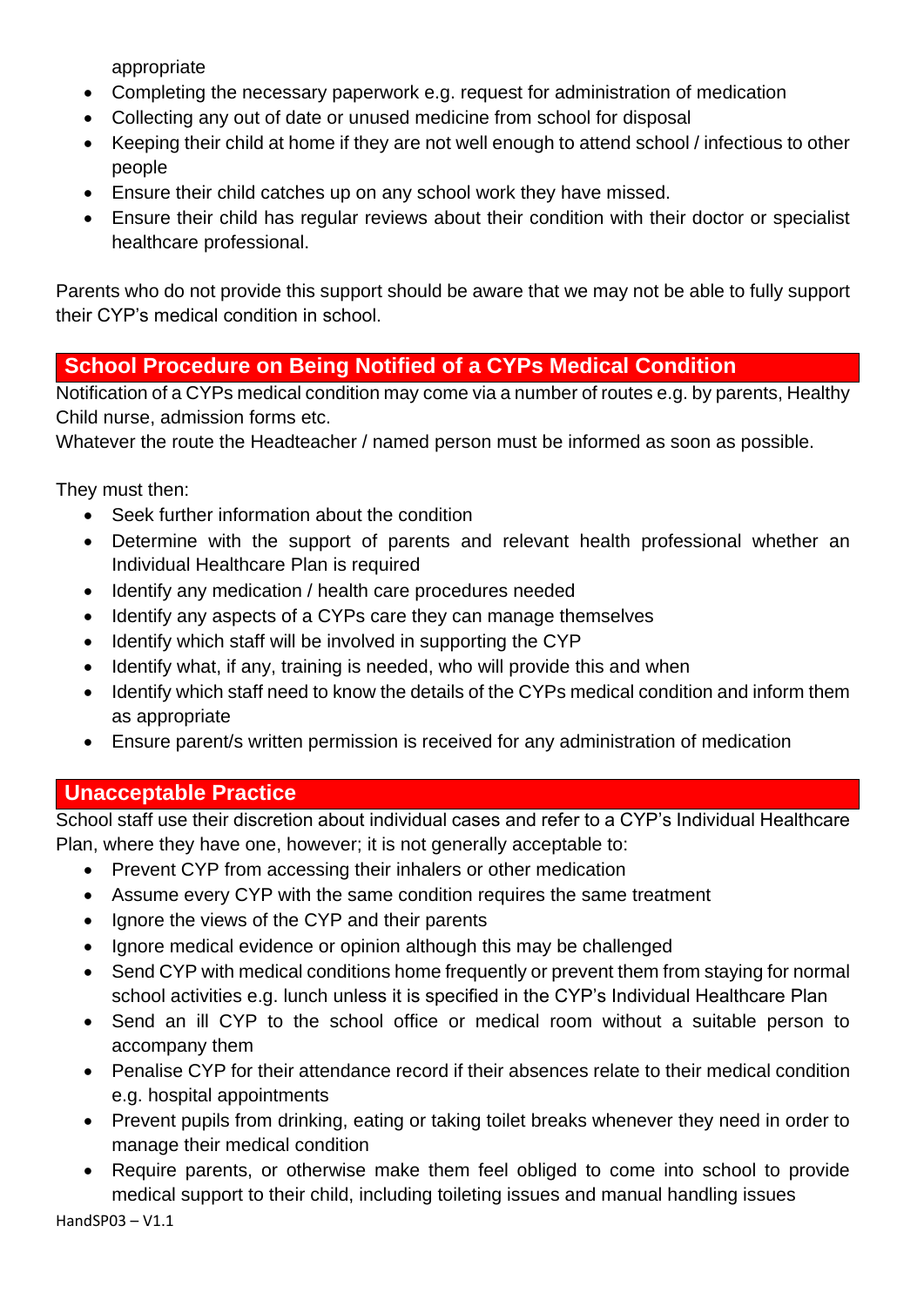• Prevent CYP from participating, or create unnecessary barriers to children participating in any aspect of school life, including school trips e.g. by requiring the parent to accompany the CYP.

#### **Data Protection**

We will only share information about a CYPs medical condition with those staff who have a role to play in supporting that child's needs. In some cases e.g. allergic reactions it may be appropriate for the whole school to be aware of the needs. In other cases e.g. toileting issues, only certain staff involved need to be aware. We will ensure we have written parental permission to share any medical information.

#### **School Environment**

We will ensure that we make reasonable adjustments to be favourable to CYP with medical conditions. This includes the physical environment, as well as social, sporting and educational activities.

# **Physical Environment**

We have an accessibility plan which outlines how we aim to develop our facilities and staffing to meet potential future health care needs e.g. improved physical access, improved toilet facilities.

## **Education and Learning**

We ensure that CYP with medical conditions can participate as fully as possible in all aspects of the curriculum and ensure appropriate adjustments and extra support are provided.

Teachers and support staff are made aware of CYP in their care who have been advised to avoid or take special precautions with particular activities.

We ensure teachers and PE staff are aware of the potential triggers for pupils' medical conditions when exercising and how to minimise these triggers.

Staff are aware of the potential for CYP with medical conditions to have special educational needs (SEN). The school's SEN coordinator consults the CYP, parents and pupil's healthcare professional to ensure the effect of the CYPs condition on their schoolwork is properly considered.

#### **Insurance**

The Headteacher is responsible for ensuring staff are insured to carry out health care procedures and administer medication. A copy of the NYCC insurance policy is made available to all staff involved via noticeboard in school office

Additional insurance may need to be taken out for specific procedures and the Headteacher will ensure relevant staff are able to access a copy of the insurance policy.

#### **Complaints**

For details on how to make a complaint around medical issues in school please follow our school complaints procedure available from the school website.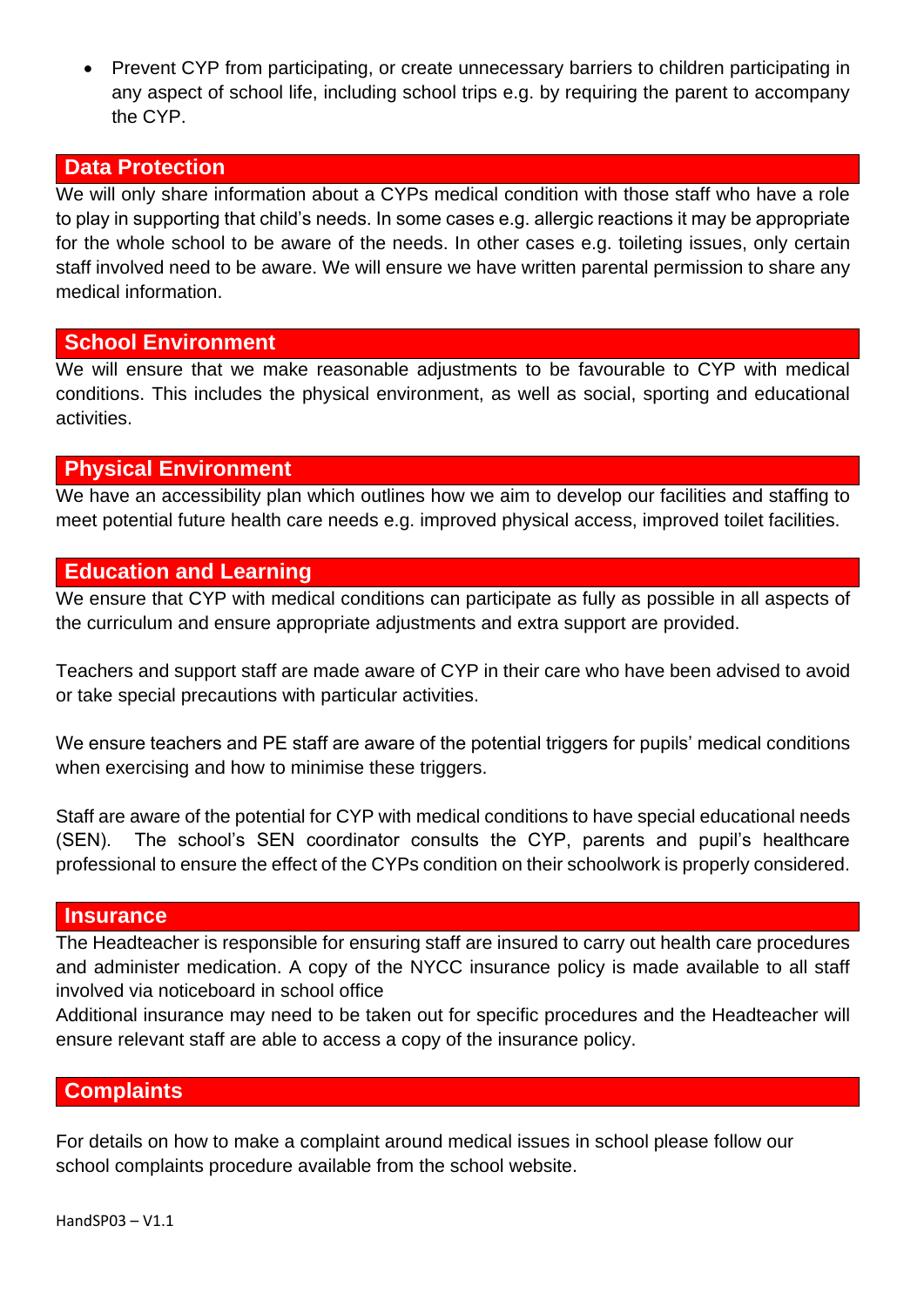## **Home to School Transport**

Parents are responsible for informing SEN transport or Integrated Passenger transport if their child has a medical need that they may require assistance with during the journey to and from school.

## **Dignity and Privacy**

At all times we aim to respect the dignity and privacy of all CYP with medical conditions we do this by only sharing information with those who have a role in directly supporting the CYPs needs. We are considerate when giving / supervising medication / managing health care needs.

## **Distribution of the School Medical Policy**

**Parents** are informed about this school medical policy: (delete as appropriate)

- At the start of the school year
- In the school newsletter at intervals in the school year
- When their child is enrolled as a new pupil
- Via the school's website, where it is available all year round

**School staff** are informed and reminded about this policy (delete as appropriate)

- Via online school medical register
- At scheduled medical conditions training / school training days whole school staff meetings

#### **Governing Bodies** should review this policy annually

| Signed: |               |
|---------|---------------|
| Date:   | November 2021 |